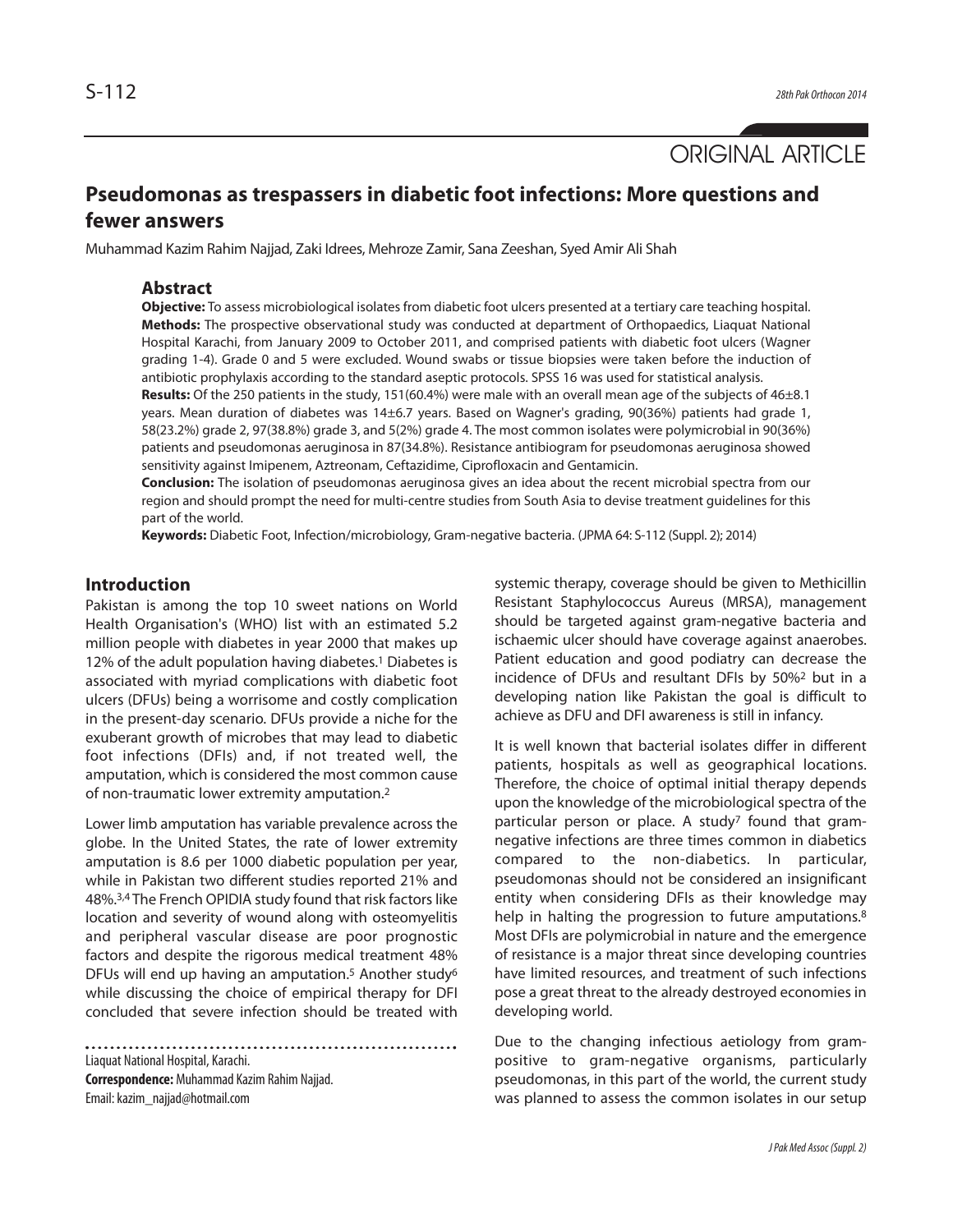## 28th Pak Orthocon 2014  $S-1\,13$

so that empirical therapy can be instituted in time to halt DFIs' progress towards amputations.

#### **Patients and Methods**

The prospective observational study was conducted at department of Orthopaedics, Liaquat National Hospital Karachi, from January 2009 to October 2011, and comprised patients (Wagner grade 1-4) with diabetes. After approval from the institutional ethical review board, both verbal and written consent was obtained from the participants. All patients had primary concern of active DFUs and were assessed for clinical infection according to the Infectious Diseases Society of America (IDSA) guidelines.<sup>9</sup> Wagner grading<sup>10</sup> was given to all patients by two separate examiners who were not involved in the study (degree of agreement= 0.90). Grade 0 and 5 were excluded. Swabs were taken for bacterial cultures before the induction of antibiotic prophylaxis with Metronidazole and Augmentin (Co-Amoxiclav). The swabs were taken after thorough washing with warm normal saline to avoid culture contamination with colonised bacteria. After all aseptic techniques, swabs were taken from deeper tissues as well as for all surgical debridement candidates, and the biopsied tissues were sent for cultures. The specimens were transported to the laboratory in sterile ice-cold environment. The cultures and susceptibility testing were done according to the Clinical and Laboratory Standards Institute (CLSI) guidelines.11-13 Mean and standard deviations (SDs) were calculated for age, duration of diabetes and duration of ulcers. Frequency and percentages were calculated for foot involvement, Wagner's grading, bacterial isolates and their relative susceptibilities to antibiotics. SPSS 16 was used for statistical analysis.

#### **Results**

Of the 250 patients in the study, 151(60.4%) were male with

**Table-2:** Resistance Antibiogram of Pseudomonas aeruginosa.

| <b>Antibiotic</b> | Number of Resistant Samples n=87 | Percentage* |  |
|-------------------|----------------------------------|-------------|--|
|                   |                                  |             |  |
| Ampicillin        | 87                               | 100%        |  |
| Co-Amoxiclav      | 87                               | 100%        |  |
| Piperacillin      | 58                               | 66.67%      |  |
| Imipenem          | 8                                | 9.2%        |  |
| Aztreonam         | 10                               | 11.5%       |  |
| Cefotaxime        | 81                               | 93.1%       |  |
| Ceftazidime       | 14                               | 16.1%       |  |
| Ciprofloxacin     | 11                               | 12.6%       |  |
| Gentamicin        | 43                               | 49.4%       |  |
| Amikacin          | 53                               | 61%         |  |
| Tobramycin        | 79                               | 90.8%       |  |
| Trimethoprim      | 87                               | 100%        |  |
| Sulphamethoxazole | 87                               | 100%        |  |

\*Percentages were calculated by dividing the number of isolates resistant to certain antibiotic by total number of isolates (87).

an overall mean age of the study subjects of 46±8.1 years. Mean duration of diabetes was 14±6.7 years. Right foot was involved in 167(66.8%) patients. Based on Wagner's grading, 90(36%) patients had grade 1, 58(23.2%) grade 2, 97(38.8%) grade 3, and 5(2%) grade 4. The most isolated species were polymicrobial in 90(36%) patients, pseudomonas aeruginosa in 87(34.8%)beta haemolytic streptococci 15(6%), and Klebsiella species in 12(4.8%).There were no isolates in 32(12.8%) patients (Table-1).

Of the patients with pseudomonas, 83(33.2%) had grade 3 diabetic foot, and 4(1.6%) had grade 4.

Resistance antibiogram for pseudomonas aeruginosa showed sensitivity against Imipenem, Aztreonam, Ceftazidime, Ciprofloxacin and Gentamicin (Table-2).

#### **Discussion**

In our study, pseudomonas was the most common

**Table-1:** Common bacterial isolates and their relative frequencies in respective Wagner's grading.

| <b>Bacterial Isolate#</b>                                           | $N + (%)$  | <b>Wagner Grading*</b> |   |    |    |
|---------------------------------------------------------------------|------------|------------------------|---|----|----|
|                                                                     |            |                        | Ш | Ш  | IV |
| Polymicrobial (Staphylococci $++$ and Streptococci $\pm$ anaerobes) | 90 (36%)   | 90                     |   |    |    |
| Pseudomonas aeruginosa                                              | 87 (34.8%) |                        |   | 83 |    |
| Beta hemolytic streptococci                                         | 15(6%)     | 12                     |   |    |    |
| Klebsiella species                                                  | 12 (4.8%)  |                        |   | 12 |    |
| Escherichia Coli                                                    | $7(2.8\%)$ |                        |   |    |    |
| <b>Bacteroides</b>                                                  | $6(2.4\%)$ |                        |   | b  |    |
| Actinomycesisraelli                                                 | $1(0.4\%)$ |                        | - | ۰  |    |
| No isolates                                                         | 32 (12.8%) | 29                     |   | ۰  |    |

\* The number in each column of Wagner grading indicates the number of patients (not percentages).

+ Indicates the number of patients affected with the respective bacteria.

++ indicates the S.aureus bacteria of staphylococcus family

# indicates the bacterial genera unless specified species is given.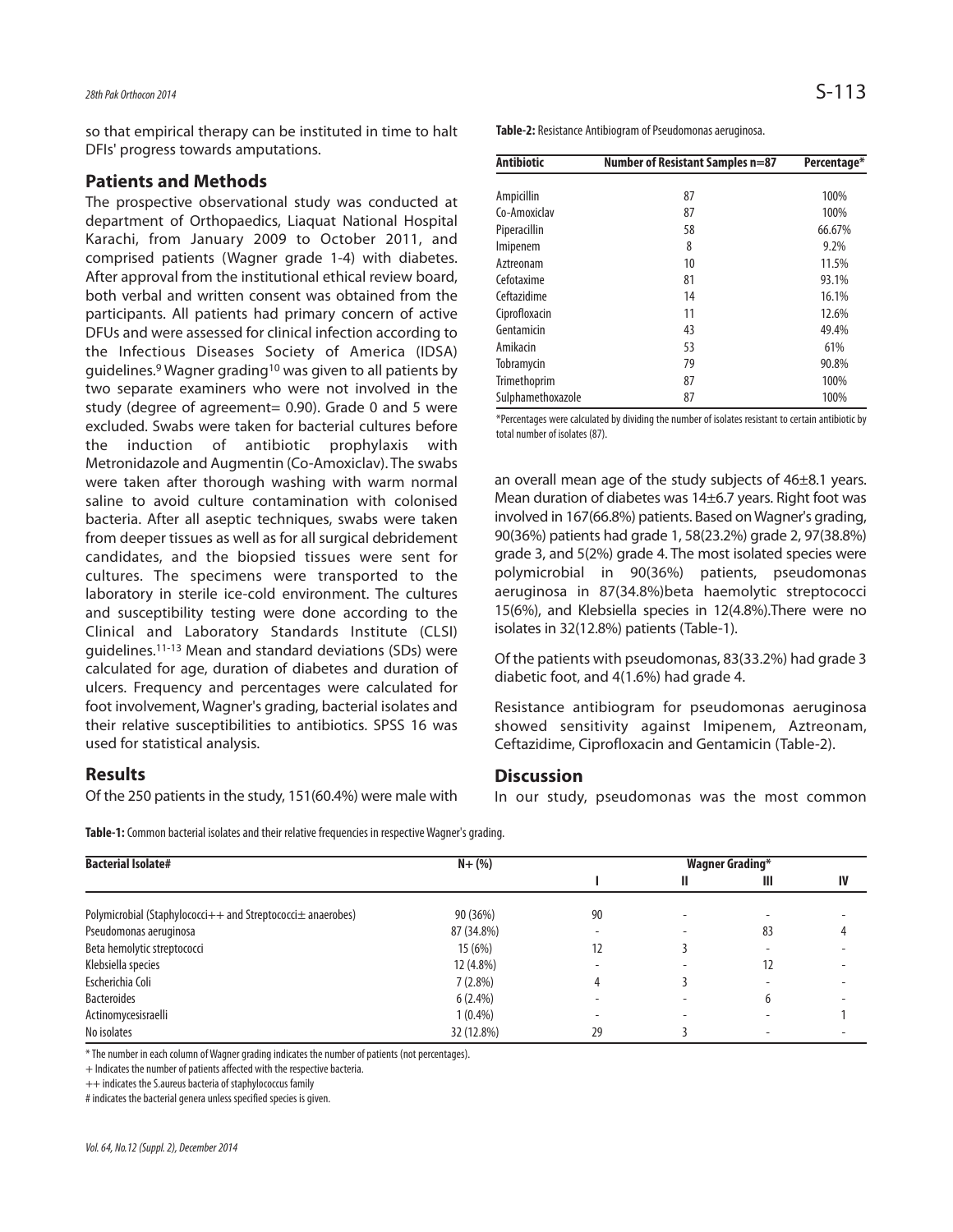monomicrobial isolate, while staphylococci were mostly found in polymicrobial infections. Our findings support the results of previous studies where gram-negative rods were the commonest isolates. A recent study from Kuwait<sup>14</sup> found that enterobacteracieae were the commonest isolates from DFIs and it found that polymicrobial infections were more common than monomicrobial infections. The study found pseudomonas and staphylococci as second and third common species in DFIs. In contrast, two recent Indian studies have shown preponderance of gram-negative aerobes.15,16 One study<sup>15</sup> recovered 183 isolates from 80 ulcer specimen, of which 28.7% were gram-negative and 13.8 gram-positive organisms and the other study found gram-negative pathogens in 57.6%.<sup>16</sup> A Nepalese study<sup>17</sup> found S.aureus and P.aeruginosa as the most common isolates. In contrast, a recent western study<sup>18</sup> found that 40% isolates were polymicrobial. Gram-positives were more commonly isolated than gram-negative, and staphylococci were the most common monomicrobial isolates (29%). Another Kuwait study reported S.aureus to be the commonest isolate (38.4%) followed by P.aeruginosa.<sup>19</sup> The predominance of gram-negative rods might have resulted from the influence of sanitary habits like use of water for peri-anal wash after defecation which can contaminate the hands with faecal flora and thus are proposed to be responsible for increased gram-negative infections in our population.<sup>20</sup>

Treating a DFI with empirical antibiotics is influenced by severity of infection, route of administration, co-morbid and bacterial isolates, while specific therapy can improve the outcomes when directed against the isolated organism.<sup>20</sup> A recent systematic review<sup>21</sup> regarding treatment protocols have advocated that treatment should be devised in accordance with factors like the severity of the infection, recent gram stains and culture reports along with history of recent antibiotic treatment, previous infection with resistant organisms and patient factors, while this treatment should be modified according to the isolated organisms. It advocated the use of systemic broadspectrum antibiotics for moderate-tosevere infections and therapy should be directed against S.aureus, pseudomonas and other gram-negative rods keeping in mind their high resistance potential. One study<sup>20</sup> found the persistence of E.coli and pseudomona infections in third specimen for culture in 20%, which may be attributed to increasing resistance despite medical therapy. Another study<sup>16</sup> also isolated pseudomonas as the commonest isolates and 44% of these were multidrug resistant. It found Colistin to be more than 90% sensitive against pseudomonas. Ciprofloxacin was found to be sensitive against P.aeruginosa in one study, similar to our findings.<sup>18</sup> Imipenem, Meropenem, and Cefepime were effective against gram-negative organisms.<sup>19</sup> It has been found that P.aeruginosa are dangerous pathogens and are commonly resistant to antibiotics.<sup>15</sup> Our study found pseudomonas to be sensitive against Imipenem, Aztreonam, Ceftazidime, Ciprofloxacin and Gentamicin. The presence of pseudomonas always implies severe infection and should never be taken lightly as they can cause sepsis and amputations since they are very difficult to treat due to their emerging resistance against a wide range of antibiotics.<sup>22</sup>

Previous studies<sup>23</sup> have found that male gender has greater propensity towards getting lower extremity amputation after DFI. The majority of the patients in our study were males. Though we did not follow the patients for amputations, most had advanced Wagner grading with an increased risk for getting an amputation. The mean age of our patients was 46 years and these patients were younger compared to those in other studies. One study<sup>24</sup> compared the risk factors in Germany, India and Tanzania, three different countries from Europe, Asia and Africa. It found that mean age was significantly higher in German patients (70.5 years), while Indian and Tanzanian patients presented in their 50s. The study found that this variation reflects the difference in age of onset of diabetes among these countries. The same study found that duration of diabetes was different among these countries. With Tanzanian patients having earlier onset of DFUs compared to German and Indian patients. This difference might reflect the quality of medical care being provided in these countries which delays the diabetic foot ulceration and further amputations. In our study the mean duration of diabetes was 14 years.

Majority of our patients were in Wagner grade 3, while a study from India found that most of their patients presented in grade 2<sup>25</sup> and a recent study<sup>26</sup> found that risk factors for lower extremity amputations like Ankle Brachial pressure Index (ABI), Albumin or Estimated Glomerular Filtration Rate (eGFR) were almost exclusively found in grade 3 patients.

In our study, 83 patients with pseudomona infection had grade 3 diabetic foot and 4 had grade 4, indicating that pseudomona infections were more severe and may make the patient prone to future amputations. Presentation of such severe cases showed the lack of liaison between multidisciplinary teams in primary and secondary care hospitals with additional factors like faith-healing and undetected diabetes aggravating the situation in resource-poor countries.

Since more severe grading was associated with